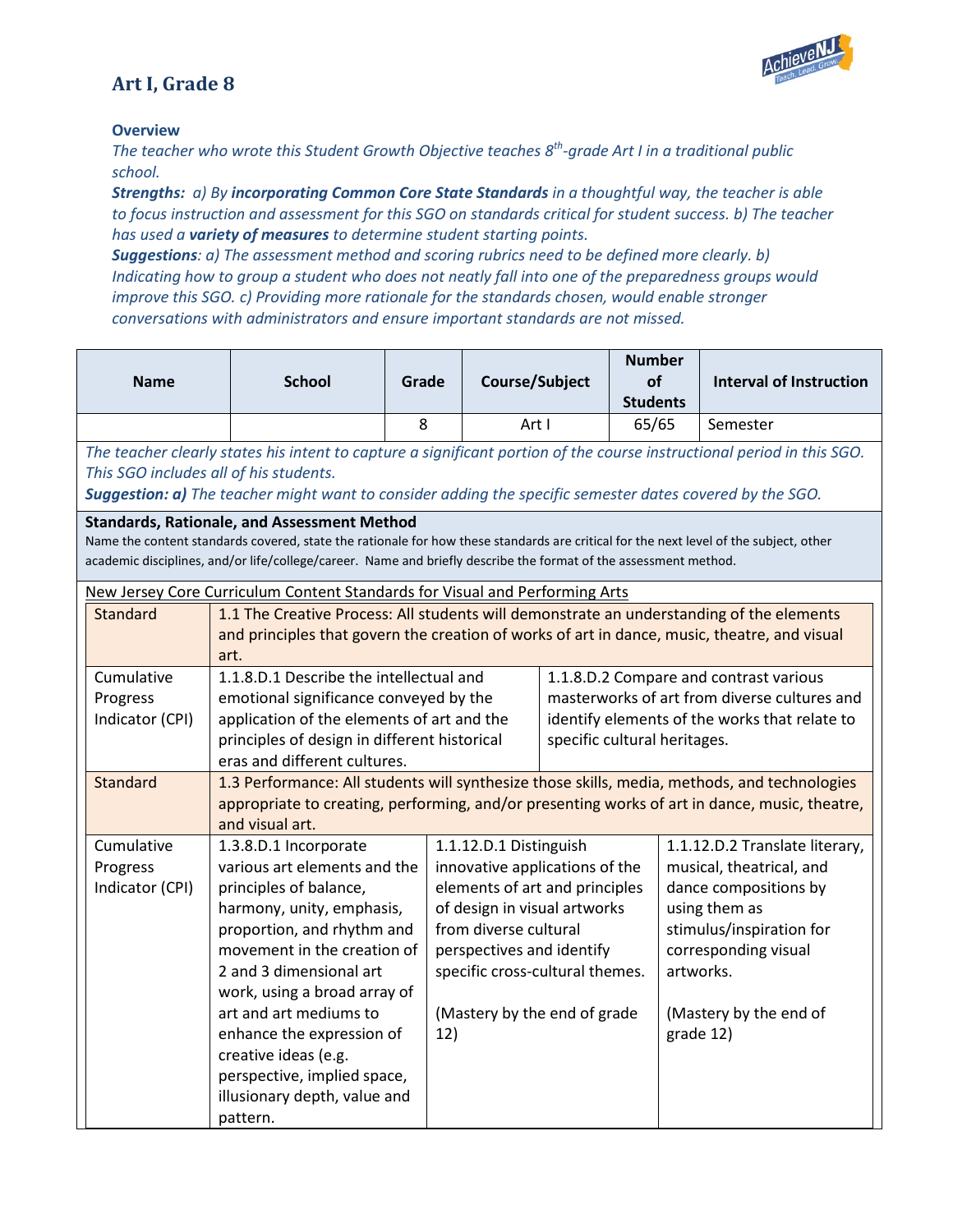These standards NJCCCS 1.1.12.D.1 and NJCCCS 1.1.12.D.2 are critical so students are prepared to distinguish the elements of art and principles of design and identify cross-cultural themes. Additionally, in 1.1.12.D.2 the students will have to synthesize into a high degree of proficiency and expressivity.

# Common Core State Standards

CCSS W.8.2d Use precise language and domain specific vocabulary to inform about or explain a topic. CCSS W.8.10 Write routinely over extended time periods, (time for research, reflection, and revision) and shorter time frame (a single sitting or a day or two) for a range of discipline specific tasks, purposes, and audiences.

Students will learn how portraiture has changed over time through an analysis of style. Through this process, students will be able to understand and appreciate the development and work of masters throughout time and across cultures.

Their own journey through the artistic process will lead to an improvement in their portraits over the course of the semester, based on a rubric score that includes the elements of art and principles of design.

# Assessment Method

Students will develop a portfolio which will include portraits created throughout the course of the semester. Additionally, students will write a self-reflection, using specific vocabulary and technical, skill based understanding to evaluate the process they used in their portfolio progress throughout the semester. This culminating assessment will be measured using a 50-point rubric developed by the teacher.

*Standards: The teacher has selected a subset of NJCCCS standards and CPIs for Visual and Performing Arts attainment by the end of 8th-grade in this semester course. He also prioritized two additional standards from 12th grade. Prioritizing standards in this way allows the teacher to focus instruction and develop an assessment that more deeply assess students' knowledge. The teacher has also incorporated Common Core State Standards for writing in the SGO, recognizing how these standards interact with the course and how important it is for them to be taught by all teachers.*

*Assessment: The teacher begins to explain the assessment he will use at the end of the SGO period. Suggestions: a) The teacher might want to provide more justification for why he prioritized this subset of content standards. It would be helpful to make this more explicit in order to enable stronger conversations with administrators and peers and facilitate next steps in curriculum planning/assessment. The teacher should include very clear rationale for incorporating the 12th grade CPIs in lieu of expanding CPIs required for mastery by the end of 8th grade. Additionally, he might consider adding CCSS [W.8.4](http://www.corestandards.org/ELA-Literacy/W/8/4/) (Produce clear and coherent writing in*  which the development, organization, and style are appropriate to task, purpose, and audience since a significant *portion of the assessment involves writing.) because of its relevance to the final assessment .b) The teacher should more clearly state and describes the assessment method being used. It is unclear if students will be evaluated on a final portrait, average score across pieces developed throughout the semester and/or the written reflection piece. The teacher provides more detail in the SGO statement below but might consider including it in the rationale section as well. Attaching a copy of the assessment rubrics to this form will be useful for the teacher and administrator when they sit down to discuss the SGO before the submission deadline.*

## **Starting Points and Preparedness Groupings**

State the type of information being used to determine starting points and summarize scores for each type by group. Add or subtract columns and rows as needed to match number of preparedness groups and types of Information used.

|                              | Information #1   | Information #2            | Information #3          |  |
|------------------------------|------------------|---------------------------|-------------------------|--|
| <b>Preparedness</b><br>Group | Initial Portrait | First 6 Weeks' Attendance | Previous Year Portfolio |  |
| LOW                          | $1 - 2$          | $\geq$ 3 days             |                         |  |
| Medium                       | $2 - 3$          | 2 days                    |                         |  |
| High                         | $3 - 4$          | $\leq$ 1 day              |                         |  |

*The teacher has used three different data points including initial portrait score, class attendance (a marker of*  future success in the course) and portfolio scores from the prior year. This provides a detailed picture of how well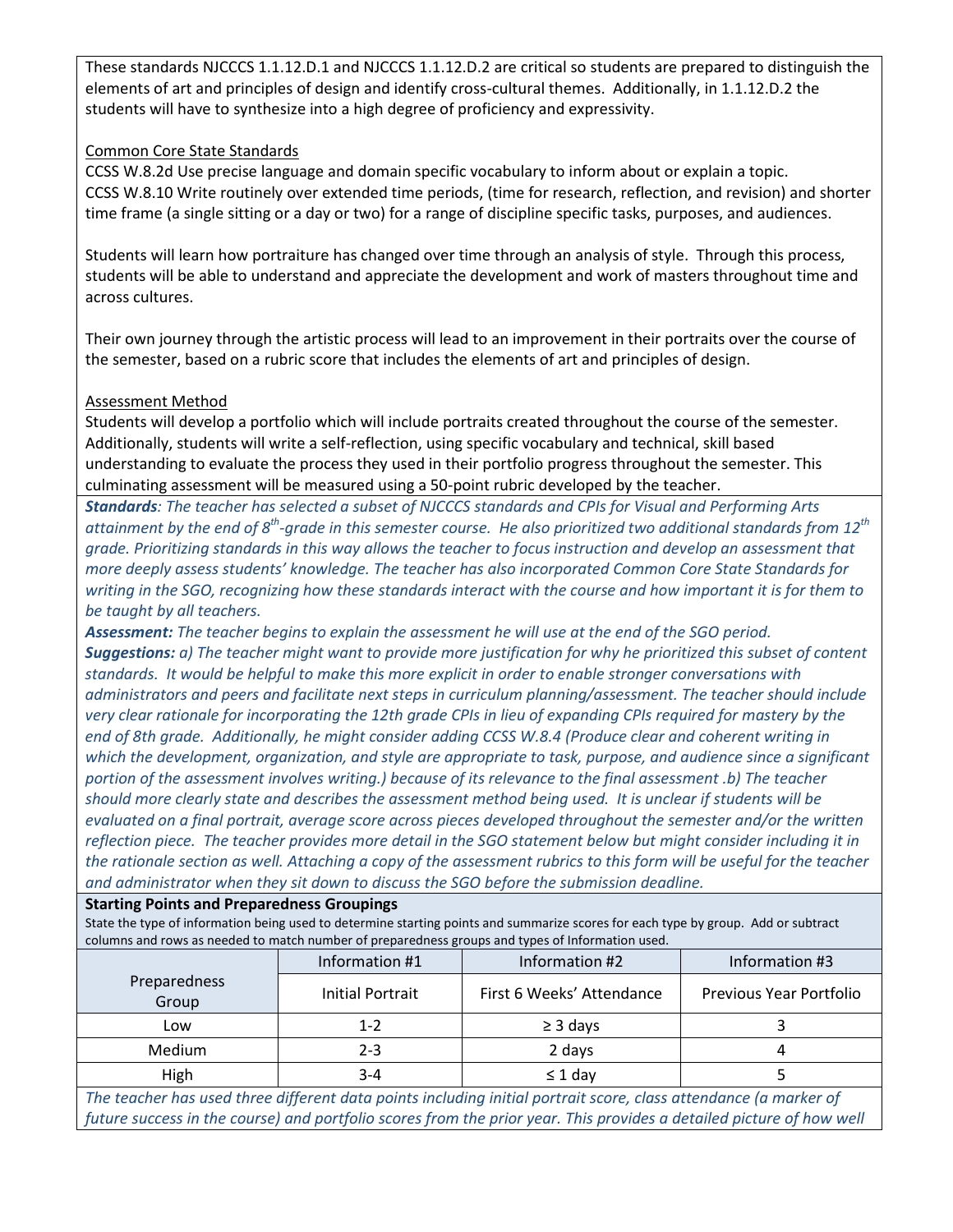*prepared his students are for learning in his class in terms of content knowledge and skills. Suggestion: a) The teacher may want to describe how he groups a student who falls into multiple categories. For example, where students could be placed in two or more preparedness groups, prior year portfolio has most*  weight. Additionally, the teacher may also consider providing a lower weight to the attendance component or *increase the range of days absent to provide a more representative measure of future success.*

#### **Student Growth Objective**

State simply what percentage of students in each preparedness group will meet what target in the space below, e.g. "75% of students in each group will meet the target score." Describe how the targets reflect ambitious and achievable scores for these students. Use the table to provide more detail for each group. Add or delete group rows as needed.

By the end of the first semester, 75% of Art I eighth-grade students in each group will meet the target score of their portfolio of portraiture and written reflection, based on a 50 point rubric. The rubric will have ten components and each will be worth five points.

| <b>Preparedness Group</b><br>(e.g. Low, Medium, High) | Number of Students in Each Group | Target Score on SGO Assessment |
|-------------------------------------------------------|----------------------------------|--------------------------------|
| Low                                                   | 35                               | $\geq$ 25                      |
| Medium                                                | 80                               | $\geq$ 35                      |
| High                                                  | 35                               | ≥45                            |

*The teacher clearly states how many students will accomplish what by when. He recognizes that students start the year at different levels and looks to set reasonable targets for all students using a differentiated approach.* **Scoring Plan**

State the projected scores for each group and what percentage of students will meet this target at each attainment level.

| Preparedness | <b>Student Target</b> | Teacher SGO Score Based on Percent of Students Achieving Target Score |            |             |                  |
|--------------|-----------------------|-----------------------------------------------------------------------|------------|-------------|------------------|
| Group        | Score                 | Exceptional (4)                                                       | Full $(3)$ | Partial (2) | Insufficient (1) |
| Low          |                       | $\geq 90\%$                                                           | 89-75%     | 74% - 65%   | $\leq 64\%$      |
| Medium       | 4                     | $\geq 90\%$                                                           | 89-75%     | 74% - 65%   | $\leq 64\%$      |
| High         |                       | $\geq 90\%$                                                           | 89-75%     | 74% - 65%   | $\leq 64\%$      |

*The scoring plan is clear, logical, and aligns with the SGO statement and other information on this form. The teacher is using percentages of students that will attain a particular target to differentiated levels of success on the SGO. This will simplify calculations for an SGO score if students enter or leave his class through the year.*

## **Approval of Student Growth Objective**

Administrator approves scoring plan and assessment used to measure student learning.

| Teacher      | Signature                                  |                      |                     | Date Submitted                                                                                      |                      |
|--------------|--------------------------------------------|----------------------|---------------------|-----------------------------------------------------------------------------------------------------|----------------------|
| Evaluator    |                                            | Signature __________ |                     | Date Approved                                                                                       |                      |
|              | <b>Results of Student Growth Objective</b> |                      |                     |                                                                                                     |                      |
|              |                                            |                      |                     | Summarize results using weighted average as appropriate. Delete and add columns and rows as needed. |                      |
| Preparedness | % Students at                              | Teacher SGO          | Weight (based on    | <b>Weighted Score</b>                                                                               | <b>Total Teacher</b> |
| Group        | Target Score                               | Score                | students per group) |                                                                                                     | <b>SGO Score</b>     |
|              |                                            |                      |                     |                                                                                                     |                      |
|              |                                            |                      |                     |                                                                                                     |                      |
|              |                                            |                      |                     |                                                                                                     |                      |
|              |                                            |                      |                     |                                                                                                     |                      |
| <b>Notes</b> |                                            |                      |                     |                                                                                                     |                      |

Describe any changes made to SGO after initial approval, e.g. because of changes in student population, other unforeseen circumstances, etc.